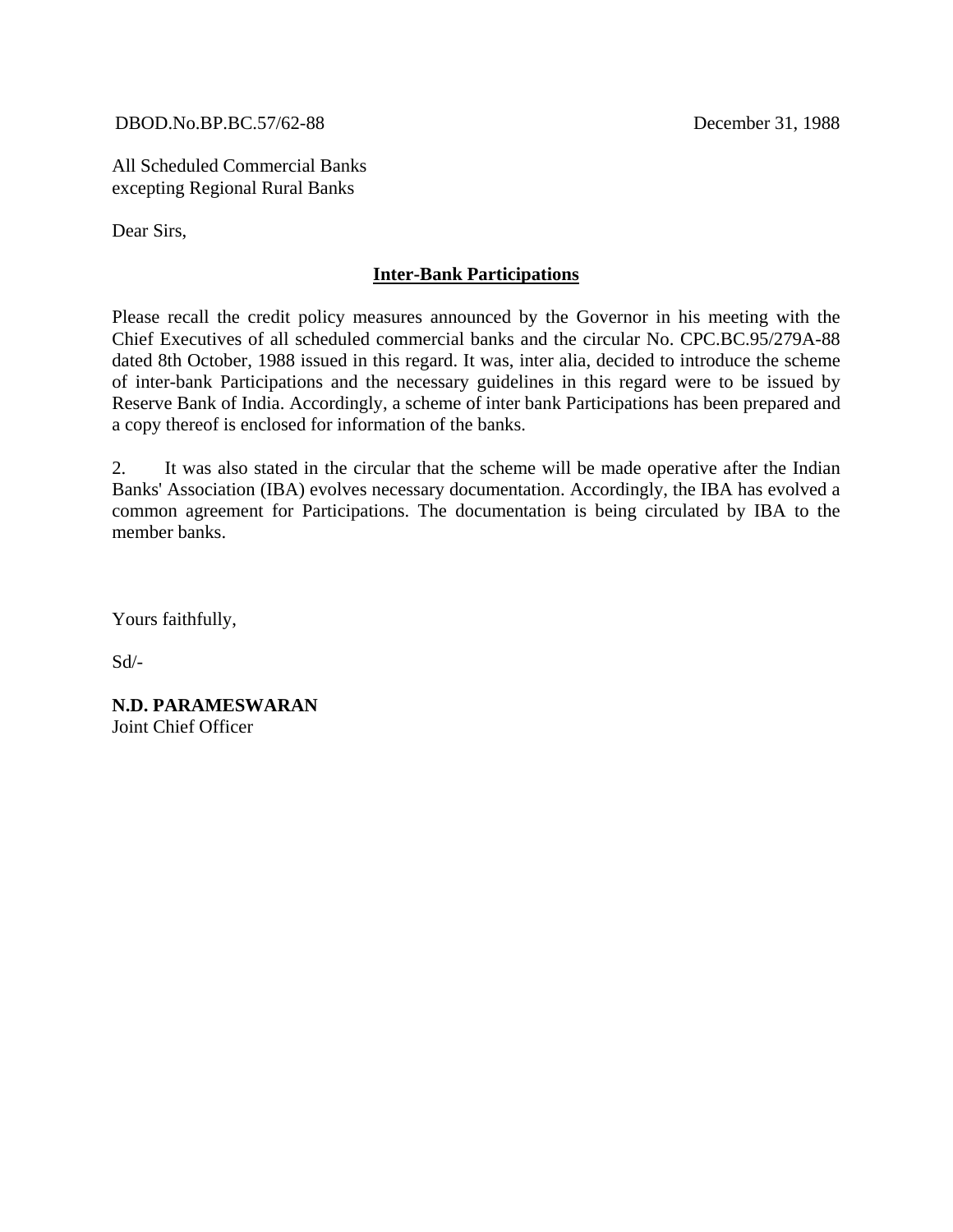#### -------------------------------------------------

# **SCHEME OF INTER-BANK PARTICIPATIONS-GUIDELINES**

### **Introduction**

The Working Group on the Money Market (Chairman Shri N.Vaghul) had recommended the introduction of Inter-Bank Participations, with a view to providing an additional instrument for evening out short term liquidity within the banking system. The said recommendation has been accepted and the following scheme of Participations has been framed. The salient features of the Scheme are given below:

There will be two types of Participations:

- I. Inter-Bank Participations with Risk Sharing; and
- II Inter-Bank Participations without Risk Sharing.

The Participations would be strictly inter bank confined to scheduled commercial banks.

#### I. **Inter-Bank Participations with Risk Sharing**

The primary objective of the Participations is to provide some degree of flexibility in the credit portfolio of banks and to smoothen the working of consortium arrangements.

#### 1. **Applicability of the Scheme**

The scheme will be confined to scheduled commercial banks.

#### 2. **Period of Participations**

The minimum period of such a Participation will be 91 days, while the maximum period will be 180 days.

#### 3. **Rate of Interest**

The rate of interest on Participations would be left free to be determined between the issuing bank and the participating bank, subject to a minimum of 14.0 per cent per annum.

#### 4. **Selection of Accounts**

Banks will allot such Participations only in respect of advances classified under Health Code No. 1 status. The aggregate amount of such Participations in any account should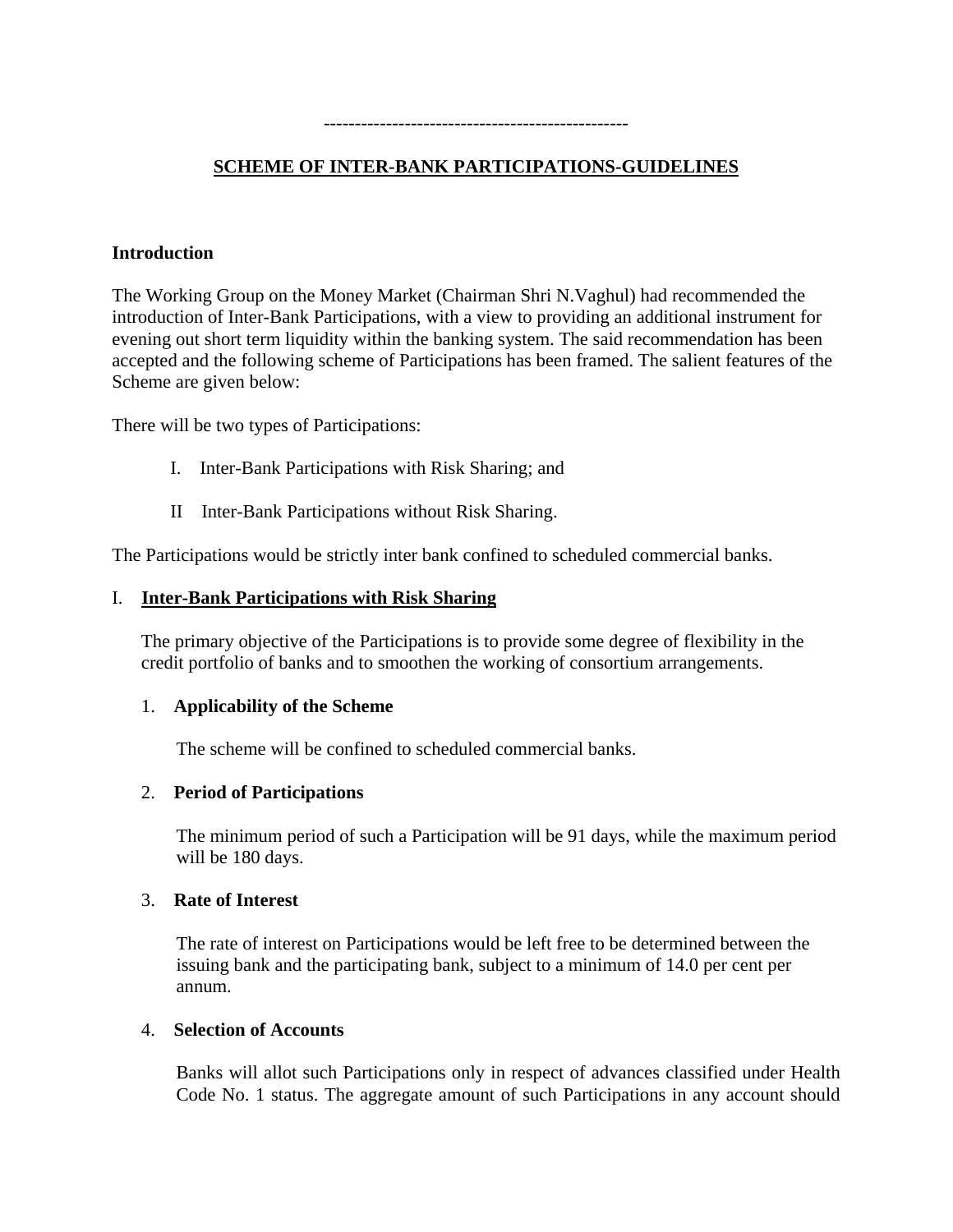not exceed 40 per cent of the out standings in the account at the time of issue. During the currency of the Participations the aggregate amount of Participations should be covered by the outstanding balance in the account. In case the outstanding balance falls short of the participations outstanding, the issuing bank will reduce the Participations to the extent necessary and if need be, issue Participations for smaller amounts.

### 5. **Accounting**

In the case of the issuing bank, the aggregate amount of Participations would be reduced from the aggregate advances outstanding. Such transactions will not be reflected in the individual borrower's accounts but will be only netted out in the General Ledger. The participating bank would show the aggregate amount of such Participations as part of its advances. The issuing bank will maintain a register to record full particulars of such Participations.

There will be no privity of contract between the borrower and the participating bank and to avoid any difficulty, banks will incorporate in the cash credit agreement of the borrowers an appropriate clause permitting the lending bank to shift a part of the advance to any bank, without notice to the borrowers, by way of Participations. The agreement may also provide that in the event of issue of Participations the issuing bank would continue to represent the participating bank in protecting the latter's interests.

### 6. **Risk**

The risk would be deemed to have crystallised when the issuing bank recalls the advances and stops operations in the relative account. In such a case the issuing bank would give due notice to the participating bank intimating the default.

### .7 **Repayment**

The issuing bank will normally repay the amount of Participations together with interest to the participant bank on the date of maturity, excepting when the risk has materialised. In cases where risk has materialised the issuing bank will take necessary action, in consultation with the participating bank and share the recoveries proportionately.

### 8. **Documentation**

All banks wishing to participate in the scheme should subscribe to the "uniform code for Participations" prepared by IBA which will spell out clearly their inter-se rights and obligations in relation to the securities covered by the advances in question.

### 9. **Transferability**

Participations will not be transferable.

### Il. **Inter-Bank Participations without risk sharing**